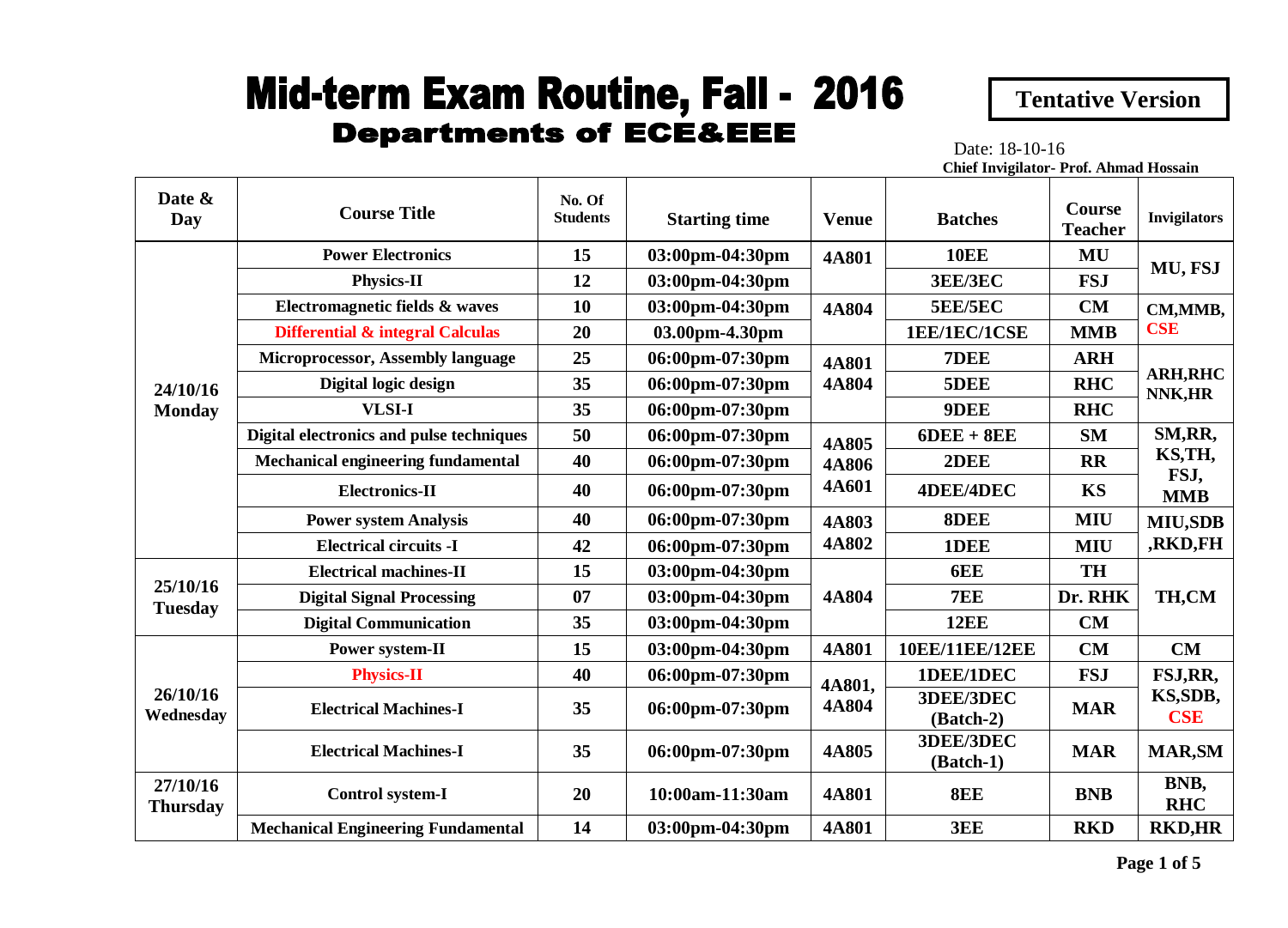|                           | <b>Electronics II</b>                                         | 07             | 03:00pm-04:30pm |                        | <b>5EE</b>                   | Dr. RHK       |                                                                           |
|---------------------------|---------------------------------------------------------------|----------------|-----------------|------------------------|------------------------------|---------------|---------------------------------------------------------------------------|
|                           | <b>Power Electronics</b>                                      | 35             | 06:00pm-07:30pm | 4A804                  | 8DEE                         | MU            |                                                                           |
|                           | <b>Engineering Drawing</b>                                    | 0 <sub>5</sub> | 06:00pm-07:30pm |                        | <b>Mixed</b>                 | <b>RR</b>     | <b>MU,RR</b>                                                              |
|                           | <b>Transmission and distribution of power</b><br>system       | 15             | 06:00pm-07:30pm | 4A805,                 | 7DEE/7DEC                    | CM            | <b>CM,ARH</b>                                                             |
|                           | Electromagnetic fields & waves                                | 40             | 06:00pm-07:30pm | <b>4A806</b>           | <b>4DEE/4DEC</b>             | <b>KS</b>     | , FH,MIU                                                                  |
|                           | <b>English composition &amp; writing</b>                      | 29             | 10:00am-11:30am | 4A804                  | 2DEE/2DEC/<br>2DCSE          | <b>Rebeka</b> | Rebeka,<br>MMB,                                                           |
|                           | <b>Engineering Statistics</b>                                 | 15             | 10:00am-11:30am |                        | <b>6EE/EC</b>                | <b>MMB</b>    | <b>CSE</b>                                                                |
|                           | <b>Computer prog. And numerical</b><br>analysis               | 40             | 03:00pm-04:30pm | 4A804,                 | 1DEE                         | <b>RKD</b>    | RKD,                                                                      |
|                           | Internet, Intranet and Extranet app.                          | 08             | 03:00pm-04:30pm | 4A805                  | <b>Mixed</b>                 | <b>RKD</b>    | RHC,CM                                                                    |
|                           | <b>Biomedical Instrumentation</b>                             | 35             | 03:00pm-04:30pm |                        | 4EE                          | <b>RHC</b>    | ,HR                                                                       |
| 28/10/165<br>Friday       | Coordinate geometry, vector analysis<br>and complex variables | 30             | 06:00pm-07:30pm | 4A801,<br>4A804        | <b>3DEE/3DCSE</b><br>$(B-1)$ | <b>MJA</b>    | MJA, SM,<br>TH, ARH                                                       |
|                           | <b>Power electronics</b>                                      | 50             | 06:00pm-07:30pm |                        | 9DEE                         | <b>SM</b>     |                                                                           |
|                           | Coordinate geometry, vector analysis<br>and complex variables | 45             | 06:00pm-07:30pm | 4A805,<br><b>4A806</b> | 3DEE/3DCSE<br>$(B-2)$        | <b>MJA</b>    | RR,KS,<br>MU,FSJ<br>FH,MIU,<br>NNK,<br><b>SDB</b>                         |
|                           | <b>Digital signal processing</b>                              | 45             | 06:00pm-07:30pm |                        | 5DEE                         | Dr. AHU       |                                                                           |
|                           | <b>Electrical properties of materials</b>                     | 10             | 06:00pm-07:30pm | 4A803,<br>4A601        | <b>7EE</b>                   | <b>FH</b>     |                                                                           |
|                           | <b>Electrical properties of materials</b>                     | 40             | 06:00pm-07:30pm |                        | 6DEE                         | <b>FH</b>     |                                                                           |
| 30/10/16<br><b>Sunday</b> | <b>Transmission and distribution of</b><br>electrical power   | 10             | 03:00pm-04:30pm |                        | 7EE                          | <b>MIU</b>    | MIU,<br>NNK,<br><b>RKD</b><br><b>MJA,FH</b><br>MMB,<br>RHC,<br><b>CSE</b> |
|                           | Power system analysis                                         | 10             | 03:00pm-04:30pm | 4A804                  | 8EE                          | <b>NNK</b>    |                                                                           |
|                           | <b>Microwave Engineering</b>                                  | 12             | 03:00pm-04:30pm |                        | <b>10EE/11EE</b>             | <b>RKD</b>    |                                                                           |
|                           | <b>Differential Equations, Linear algebra</b><br>and matrices | 55             | 06:00pm-07:30pm | 4A805,<br><b>4A806</b> | 2DEE/2DCSE                   | <b>MJA</b>    |                                                                           |
|                           | <b>Signal and linear system</b>                               | 50             | 06:00pm-07:30pm |                        | 4DEE                         | <b>FH</b>     |                                                                           |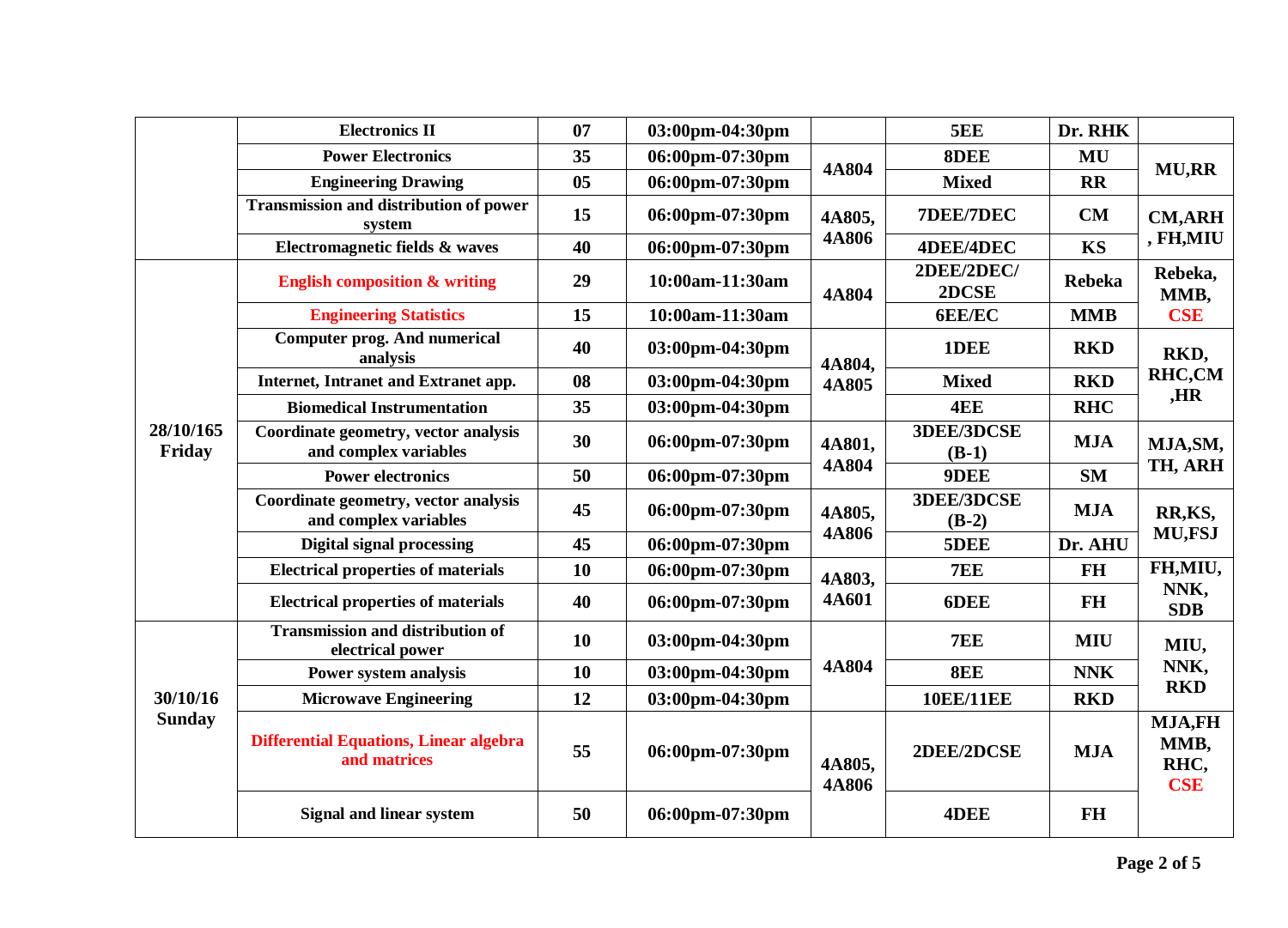|                            | Renewable energy system                   | 40        | 06:00pm-07:30pm |                           | <b>8DEE/8DEC</b>                | <b>NNK</b>            |                                      |
|----------------------------|-------------------------------------------|-----------|-----------------|---------------------------|---------------------------------|-----------------------|--------------------------------------|
| 30/10/16<br><b>Sunday</b>  | <b>Digital communication</b>              | 20        | 06:00pm-07:30pm | 4A801,<br>4A802,<br>4A804 | 7DEE                            | <b>FH</b>             | NNK,<br>TH,MU,<br>ARH,<br><b>CSE</b> |
|                            | <b>Differential and integral calculus</b> | 50        | 06:00pm-07:30pm |                           | 1DEE/1DCSE                      | <b>MJA</b>            |                                      |
|                            | <b>Numerical Method</b>                   | 10        | 06:00pm-07:30pm |                           | <b>Mixed (EEE)</b><br>(Evening) | HU                    |                                      |
|                            | Semiconductor physics & devices           | 15        | 03:00pm-04:30pm |                           | <b>6EE/6EC</b>                  | <b>FSJ</b>            | FSJ,<br><b>RKD</b>                   |
| 31/10/16                   | <b>Electrical Circuit I</b>               | <b>10</b> | 03:00pm-04:30pm | 4A801                     | 1EE/2EE/2EC/2C<br><b>SE</b>     | Prof. AH              |                                      |
| <b>Monday</b>              | <b>Electrical Machines-II</b>             | 35        | 06:00pm-07:30pm |                           | 6DEE                            | <b>MAR</b>            | MAR,<br><b>SM</b>                    |
|                            | Power system I                            | 10        | 06:00pm-07:30pm | 4A804                     | <b>Mixed (EEE)</b><br>(Evening) | HU                    |                                      |
|                            | Power plant engineering                   | 40        | 03:00pm-04:30pm | 4A804                     | <b>12EE</b>                     | <b>SDB</b>            | SDB,<br>ARH,<br><b>CSE</b>           |
|                            | <b>Chemistry</b>                          | 35        | 03:00pm-04:30pm |                           | 1EE/2EE/2CSE                    | Mr.<br><b>Ibrahim</b> |                                      |
| 01/11/16<br><b>Tuesday</b> | <b>Electronics-I</b>                      | 35        | 06:00pm-07:30pm | <b>4A804</b>              | <b>3DEE/3DEC (B-2)</b>          | MU                    | <b>MU,RR</b>                         |
|                            | Linear algebra and matrix                 | 06        | 06:00pm-07:30pm |                           | <b>Mixed</b>                    | <b>RR</b>             |                                      |
|                            | <b>Basic Communication Engineering</b>    | <b>10</b> | 06:00pm-07:30pm |                           | <b>Mixed (EEE)</b><br>(Evening) | HU                    |                                      |
|                            | Semiconductor physics & devices           | 35        | 06:00pm-07:30pm | 4A801,                    | <b>4DEE/4DEC</b>                | <b>FSJ</b>            | FSJ,TH,                              |
|                            | <b>Measurement and instrumentation</b>    | 40        | 06:00pm-07:30pm | 4A804                     | 8DEE                            | <b>TH</b>             | NNK, MU                              |
|                            | <b>Power system protection</b>            | 45        | 06:00pm-07:30pm | 4A805,                    | 9DEE                            | <b>ARH</b>            | ARH, HR,<br><b>FH,SDB</b>            |
| 02/11/16<br>Wednesday      | <b>Microwave Engineering</b>              | 45        | 06:00pm-07:30pm | <b>4A806</b>              | 6DEE                            | <b>HR</b>             |                                      |
|                            | <b>Engineering Statistics</b>             | 20        | 06:00pm-07:30pm |                           | 7DEE                            | <b>MMB</b>            | <b>KS,MMB</b>                        |
|                            | <b>Electronics -I</b>                     | 25        | 06:00pm-07:30pm | 4A601,<br>4A803           | <b>3DEE/3DEC (B-1)</b>          | <b>KS</b>             | ,CM,<br>RKD,<br><b>CSE</b>           |
|                            | <b>Electronic communication</b>           | 30        | 06:00pm-07:30pm |                           | 5DEE/5DEC                       | HU                    | <b>SM,RR</b>                         |
|                            | <b>Electrical Service Design</b>          | 15        | 06:00pm-07:30pm | 4603                      | <b>Mixed (EEE)</b><br>(Evening) | HU                    |                                      |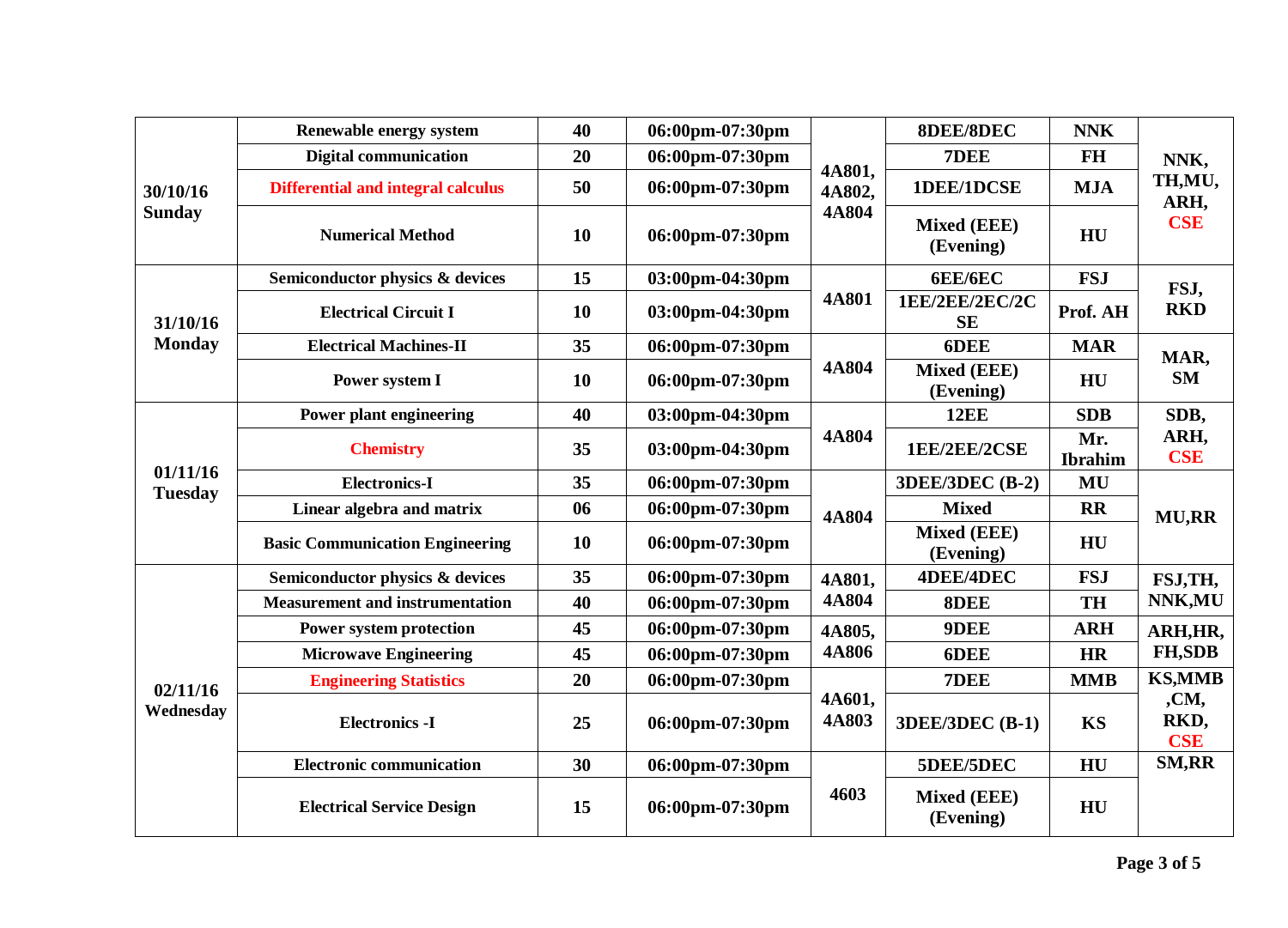| 03/11/16<br><b>Thursday</b> | Signal & Linear system                               | 15 | $03:00 \text{pm} - 04:30 \text{pm}$ | 4A804           | <b>5EE</b>             | <b>HR</b>  | <b>HR,SDB</b>      |
|-----------------------------|------------------------------------------------------|----|-------------------------------------|-----------------|------------------------|------------|--------------------|
|                             | <b>Optical fiber communication</b>                   | 20 | 03:00pm-04:30pm                     |                 | <b>Regular + Mixed</b> | <b>HR</b>  |                    |
|                             | <b>Electronic communication</b>                      | 10 | 03:00pm-04:30pm                     |                 | <b>7EE</b>             | <b>SDB</b> |                    |
|                             | Digital logic design                                 | 10 | $03:00 \text{pm} - 04:30 \text{pm}$ |                 | 6EE                    | <b>SDB</b> |                    |
| 04/11/16<br>Friday          | Diff. Equations, Linear Algebra &<br><b>Matrices</b> | 30 | 10:00am-11:30am                     | 4A804           | 2EE                    | <b>MMB</b> | MMB,<br><b>CSE</b> |
|                             | <b>Physics-I</b>                                     | 15 | $03:00 \text{pm} -04:30 \text{pm}$  | 4A804           | 1EE/1CSE               | <b>TH</b>  | TH, SM,            |
|                             | <b>Electrical Circuit II</b>                         | 10 | 03:00pm-04:30pm                     |                 | <b>3EE/EC</b>          | Prof. AH   | <b>CSE</b>         |
|                             | <b>Electrical circuit-II</b>                         | 45 | 06:00pm-07:30pm                     | 4A806,<br>4A804 | 2DEE/2DEC              | <b>NNK</b> | NNK,FH,<br>,KS     |

## **Faculty Members:**

**AH** Prof. Ahmad Hossain **HU** Hadaate Ullah **RHC** Rubana Hoque Chowdhury **HR** Hrishi Rakshit **SDB** Surajit Das Barman **RKD** Rubel Kanti Das **FSJ** Fahmida Sarmin Jui **FH** Farhana Hossain **MMB** Md. Moniruzzaman Bhuiyan **KS** Kazi Samira **MIU** Mohammad Iftekher Uddin **CM** Chaity Muhury **SM** Shahin Mahmud **ARH** Md.Atiqur Rahman **RR** Ridoanur Rahman **MU** S.M. Muslem Uddin **TH** F.M. Tahazibul Hasib **NNK** Nazmun Nahar Khan ) **Prof. Dr. RHK** Prof. Dr. Rezaul Hoque Khan **Prof. Dr. AHU** Prof. Dr. Ahsan Ullah(Adjunct) **MJA** Md. Joynal Abedin (Part time) **MAR** Md. Ataur Rahman Khan (Part time) **BNB** Barnali Barua (Part time).

> **Head** Depts. of ECE & EEE Southern University Bangladesh